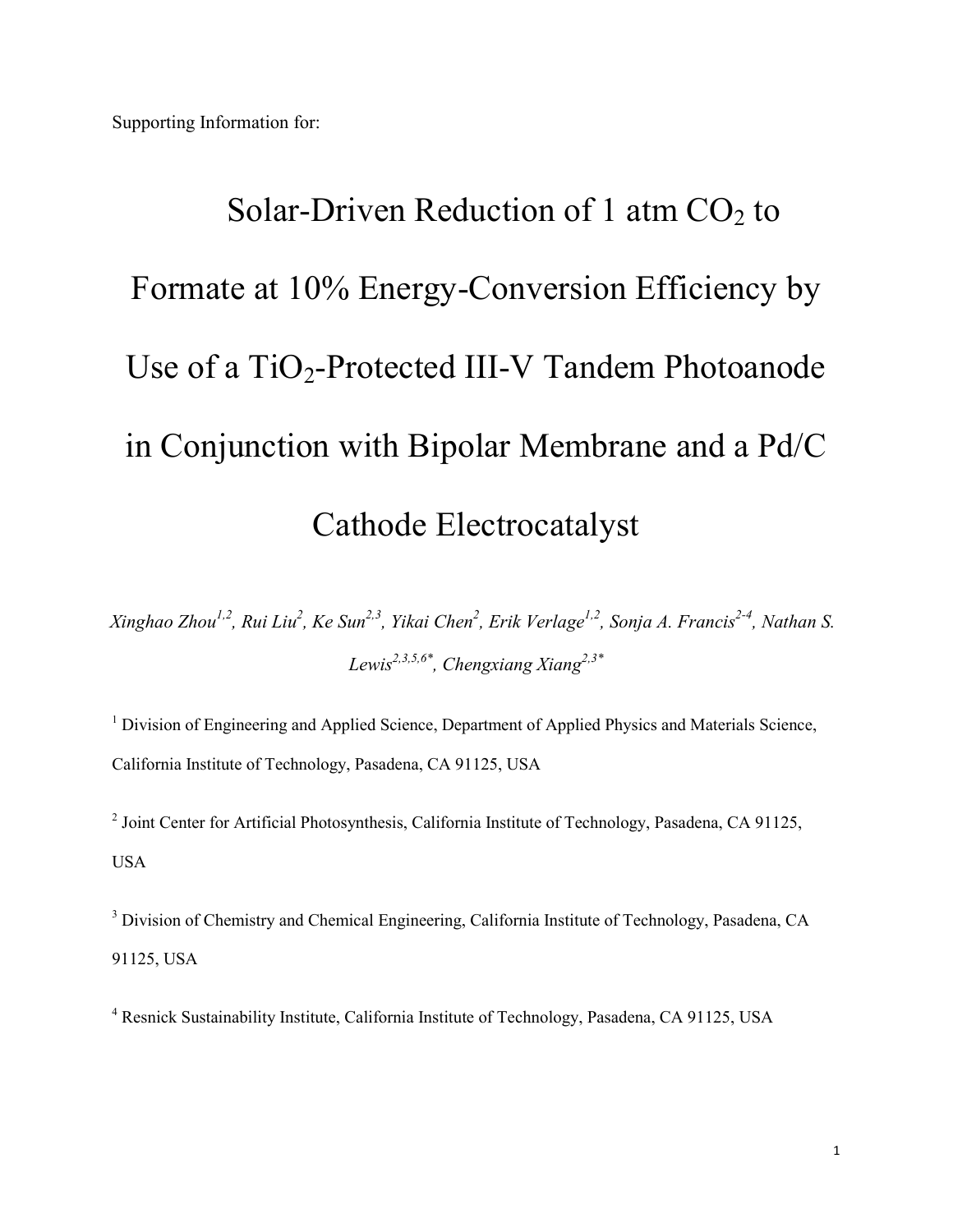<sup>5</sup> Beckman Institute and Molecular Materials Research Center, California Institute of Technology, Pasadena, CA 91125, USA

<sup>6</sup> Kavli Nanoscience Institute, California Institute of Technology, Pasadena, CA 91125, USA

\*To whom correspondence should be addressed: nslewis@caltech.edu, cxx@caltech.edu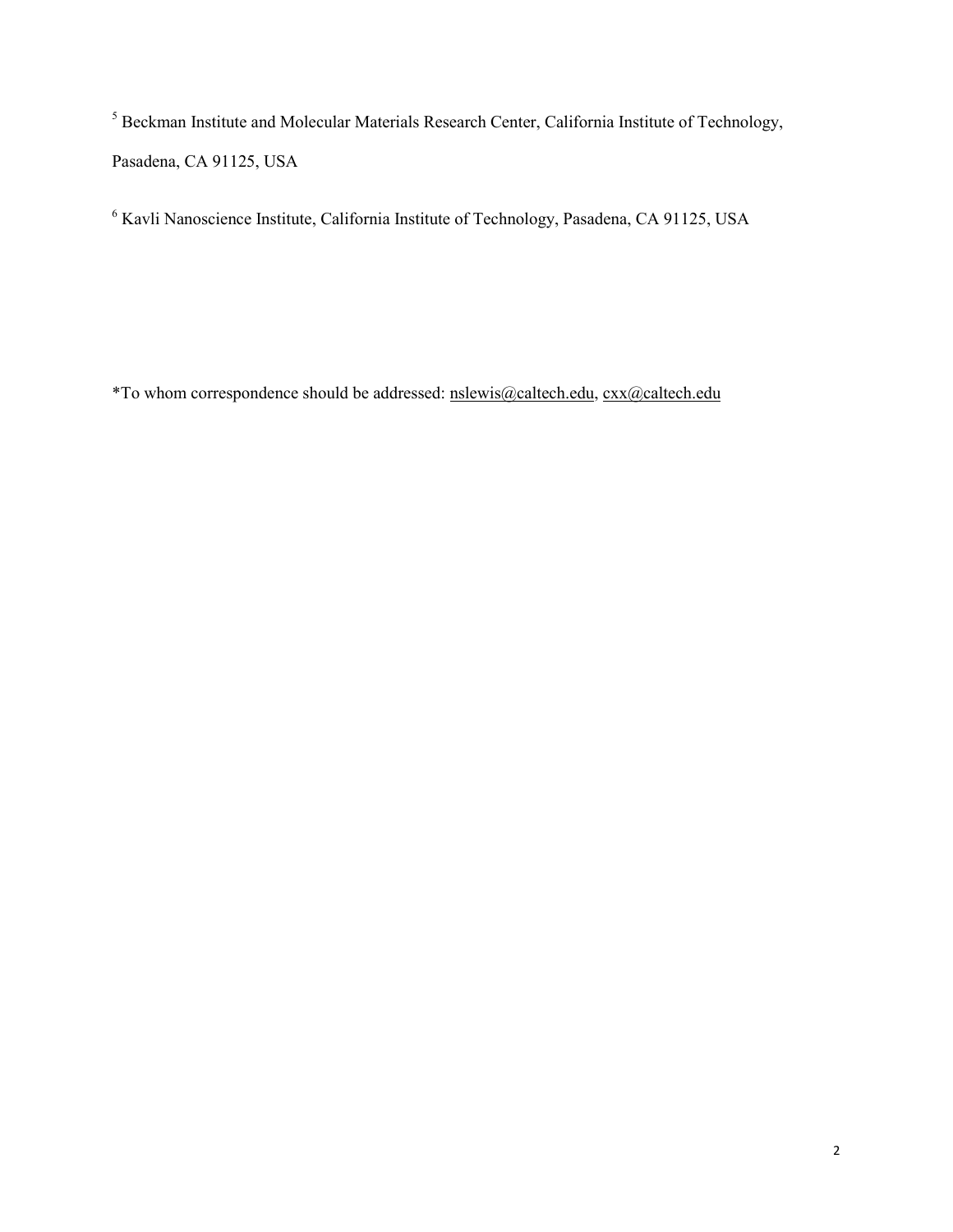#### **Chemicals and materials**

All materials were used as received unless noted otherwise: potassium hydroxide pellets (KOH, Macron Chemicals, ACS 88%), 10 wt.% Pd on Vulcan XC-72 carbon black (Pd/C, Premetek Co.), titanium wire (Ti wire, Alfa Aesar,  $99.7\%$ ), CO<sub>2</sub> gas (ALPHAGAZ 1), and 10 wt.% Nafion (Sigma-Aldrich). Water with a resistivity > 18 MΩ-cm was obtained from a Barnsted Nanopure deionized (DI) water system. The KHCO<sub>3</sub> solution was prepared by vigorously bubbling  $CO<sub>2</sub>(g)$  through K<sub>2</sub>CO<sub>3</sub> solutions until the pH did not change. The bipolar membrane (fumasep® FBM) was obtained from FuMA-Tech GmbH (St. Ingbert, Germany) and was stored in 1.0 M NaCl(aq) at room temperature. The bipolar membrane (BPM) was cut into  $1.5 \times 1.5$  cm pieces and rinsed with H2O before use. Nafion® PFSA 117 membrane (Chemours) with a thickness of 183  $\mu$ m was obtained from Dupont. The Nafion was soaked in H<sub>2</sub>O for > 4 h and rinsed with  $H<sub>2</sub>O$  before use.

#### **Growth of III-V dual junction photoabsorbers**

 The tandem-junction III-V device was grown commercially (Sumika Electronic Materials, Inc.) according to specifications determined by 1-D numerical simulation using Helmholtz-Zentrum Berlin's AFORS-HET software. Planar III-V layers were grown epitaxially by metalorganic chemical-vapor deposition (MOCVD) on an n<sup>+</sup>-GaAs wafer that had a (100)-oriented polished surface (Si-doped, acceptor concentration of  $1\times10^{19}$  cm<sup>-3</sup>, 6" diameter). Detailed information on the cell stack, including the thickness and the dopants for the III-V layers, has been provided previously.<sup>1</sup>

#### **Atomic-layer deposition of TiO2 layer**

Atomic-layer deposition (ALD) of  $TiO<sub>2</sub>$  was conducted at 150 °C using tetrakis(dimethylamido)titanium (TDMAT, Sigma-Aldrich, 99.999%, used as received) and H2O (>18.2 MΩ-cm resistivity, Millipore) in an Ultratech Fiji 200 plasma atomic-layer deposition system. Prior to ALD, the epitaxial surface was immersed in 1.0 M KOH(aq) (aqueous solution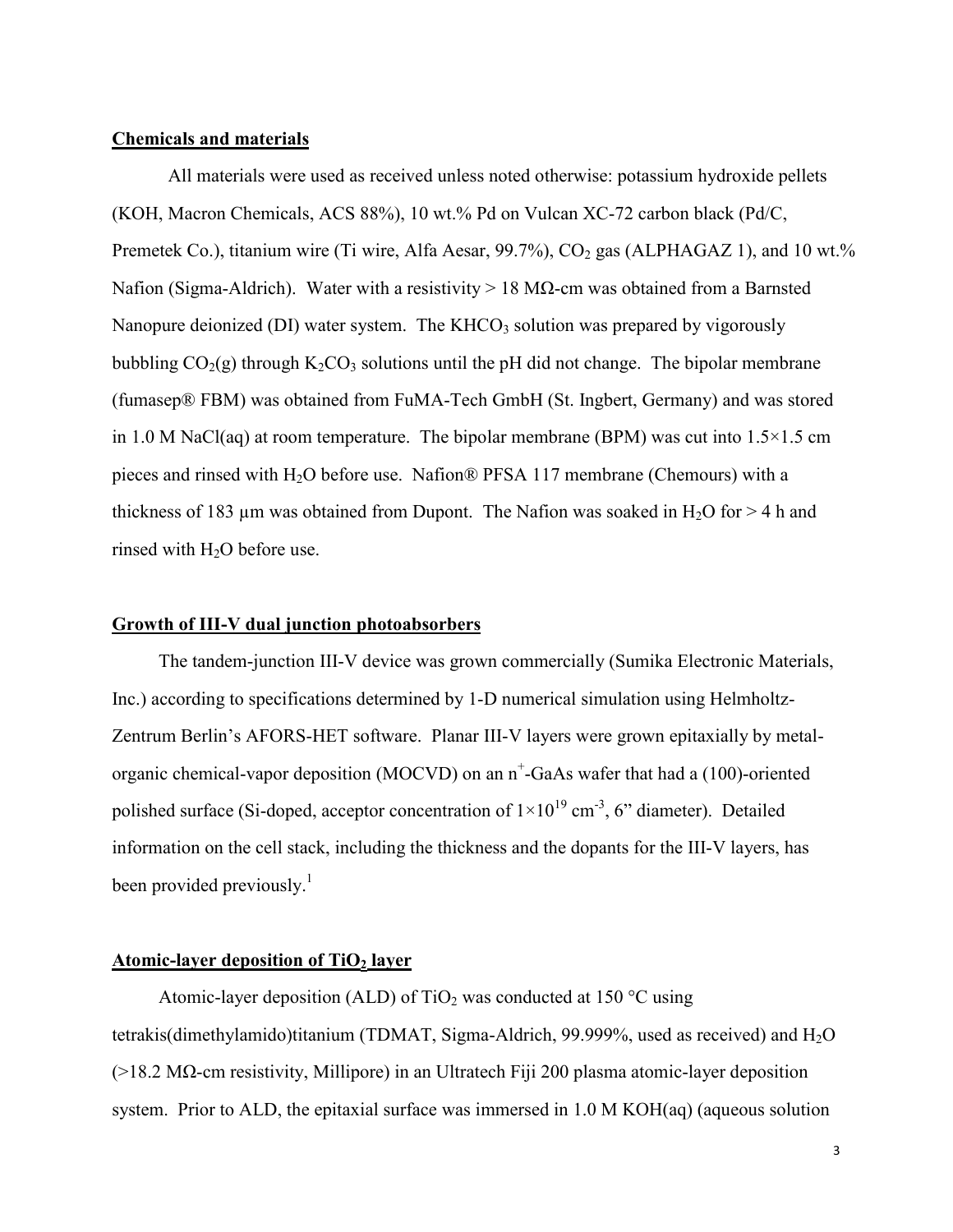of potassium hydroxide pellets, semiconductor grade, 99.99% trace metal basis, Sigma-Aldrich) for 30 s, rinsed with copious amounts of H<sub>2</sub>O, dried using a stream of N<sub>2</sub>(g), and loaded immediately into the ALD chamber. An ALD cycle consisted of a  $0.06$  s pulse of H<sub>2</sub>O, a 15 s purge under a constant  $0.13$  L min<sup>-1</sup> flow of research-grade Ar(g), a 0.25 s pulse of TDMAT, and another 15 s Ar(g) purge. ALD-TiO<sub>2</sub> films with thickness of 62.5 nm were used to protect III-V surfaces.

#### **Ohmic contacts and deposition of Ni**

Ohmic contact to the  $n^+$ -GaAs wafer was formed using a Ge-Au eutectic (20 nm Ge/ 30) nm Au/ 15 nm Ni/ 100 nm Au) deposited by radio-frequency (RF) sputtering. The contact layers were annealed under N<sub>2</sub>(g) at 400 °C for 30 s using rapid thermal annealing (RTA) with a rampup rate of 40  $^{\circ}$ C s<sup>-1</sup>. For all photoanode surfaces, an optically transparent nominally 2 nm thick Ni film was deposited on TiO<sub>2</sub> via RF sputtering from a Ni target (Kurt Lesker, 2" diameter  $\times$ 0.125'' thickness, 99.95%) using an AJA high-vacuum magnetron sputtering system. The Ar flow was kept at 10 sccm, while the working pressure was held at 5 mTorr. A deposition rate of  $\sim$ 0.1 Å s<sup>-1</sup> was maintained by adjusting the sputtering power on the Ni target.

ALD-deposited amorphous  $TiO<sub>2</sub>$  coatings have been used on various single crystalline substrates, including Si, III-V and II-VI compound semiconductors previously, and have showed excellent ohmic behavior due to similar growth chemistry. Degenerately doped Si substrates with an acceptor concentration  $> 10^{19}$ cm<sup>-3</sup> p<sup>+</sup>-Si were used in this study as the dark electrode control sample, to be consistent with the actual sample that had a window layer consisting of a 30-nm p<sup>+</sup>-In<sub>0.48</sub>Al<sub>0.57</sub>P and a 7-nm thick p<sup>+</sup>-GaAs with acceptor concentrations >  $10^{19}$  cm<sup>-3</sup>. The tandem III-V n-type photoelectrode was rectifying in the dark and therefore could not be used as a reliable reference for the behavior of the photoelectrode under illumination.<sup>2</sup> The J-E behavior of the  $p^+$ -Si/TiO<sub>2</sub>/Ni dark electrode effecting the OER in 1.0 M KOH(aq) thus provided a measure of the OER overpotential properties of the Ni-containing catalyst on a relevant substrate.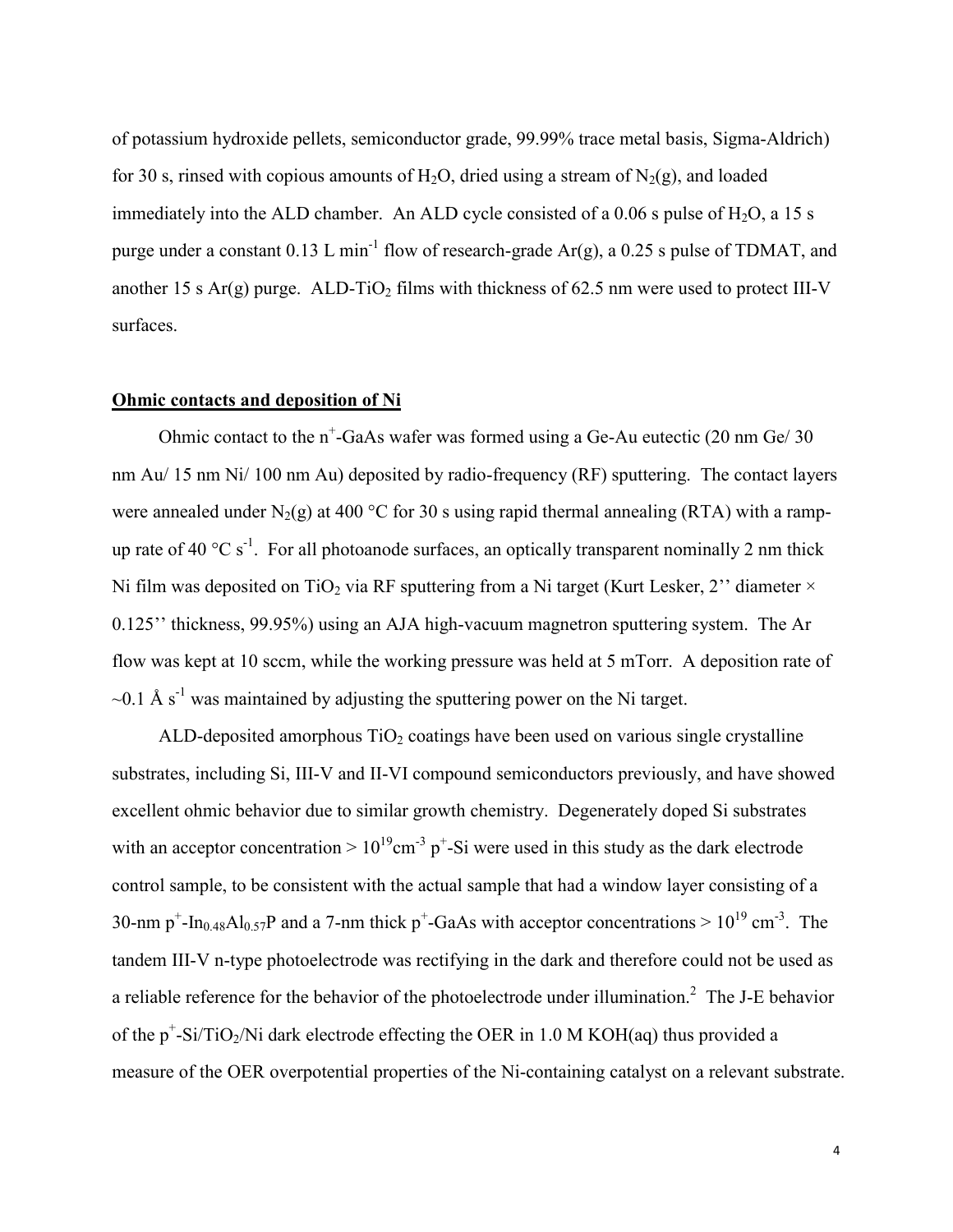#### **Preparation of Pd/C electrodes**

 The preparation of electrodes comprising Pd/C on a Ti mesh was similar to that reported previously for Pd/C on a Ti foil electrode.<sup>3</sup> A Ti mesh was first cut into 0.04 cm<sup>2</sup> pieces. Five pieces of Ti mesh were stacked and stringed together with a Ti wire. The stacked Ti mesh was etched in boiling 10% oxalic acid, rinsed thoroughly with  $H_2O$ , and dried overnight 75 °C in an oven. 4.8 mg of Pd/C powder was then mixed with 2.4 ml isopropanol and 40 µL 10 wt.% Nafion and the mixture was sonicated for  $> 30$  min. The resulting solution was drop-dried onto the Ti mesh, with a Pd mass loading of 250  $\mu$ g cm<sup>-2</sup>. The Pd mass loading of Pd/C coated Ti foil reported previously was 50  $\mu$ g cm<sup>-2</sup>. As a comparison, a Pd/C nanoparticle-coated Ti foil electrode was made using the same conditions as on the Ti mesh except that the Pd mass loading was 50  $\mu$ g cm<sup>-2</sup>.

#### **Preparation of III-V dual junction photoanodes**

The ohmically contacted tandem-junction wafers were cleaved into samples that were  $\sim 0.1$  $\text{cm}^2$  area. Ag paste was then used to attach the ohmic contact to a coiled, tin-plated Cu wire (McMaster-Carr) which was then threaded through a glass tube (Corning Inc., Pyrex tubing, 7740 glass). The samples were encapsulated and sealed to the glass tube using grey epoxy (Hysol 9460F). The epoxy was allowed to dry under ambient pressure for  $> 12$  h. The exposed electrode surfaces were imaged with a high-resolution optical scanner (Epson perfection V370 with a resolution of 2400 dpi) and the areas were measured using ImageJ software. Electrodes were  $\sim 0.03$  cm<sup>2</sup> in photoactive area unless specified otherwise.

#### **3-electrode measurements**

For electrochemical measurements in 2.8 M KHCO<sub>3</sub>(aq), a Ag/AgCl/1.0 mol/kg KCl electrode was used as the reference electrode, and a Pt mesh was used as the counter electrode. The Ag/AgCl/1.0 mol kg<sup>-1</sup> KCl electrode had a potential of 0.235 V vs the normal hydrogen electrode (NHE). The pH of the  $CO_2$ -saturated 2.8 M KHCO<sub>3</sub>(aq) solution was 8.0, as measured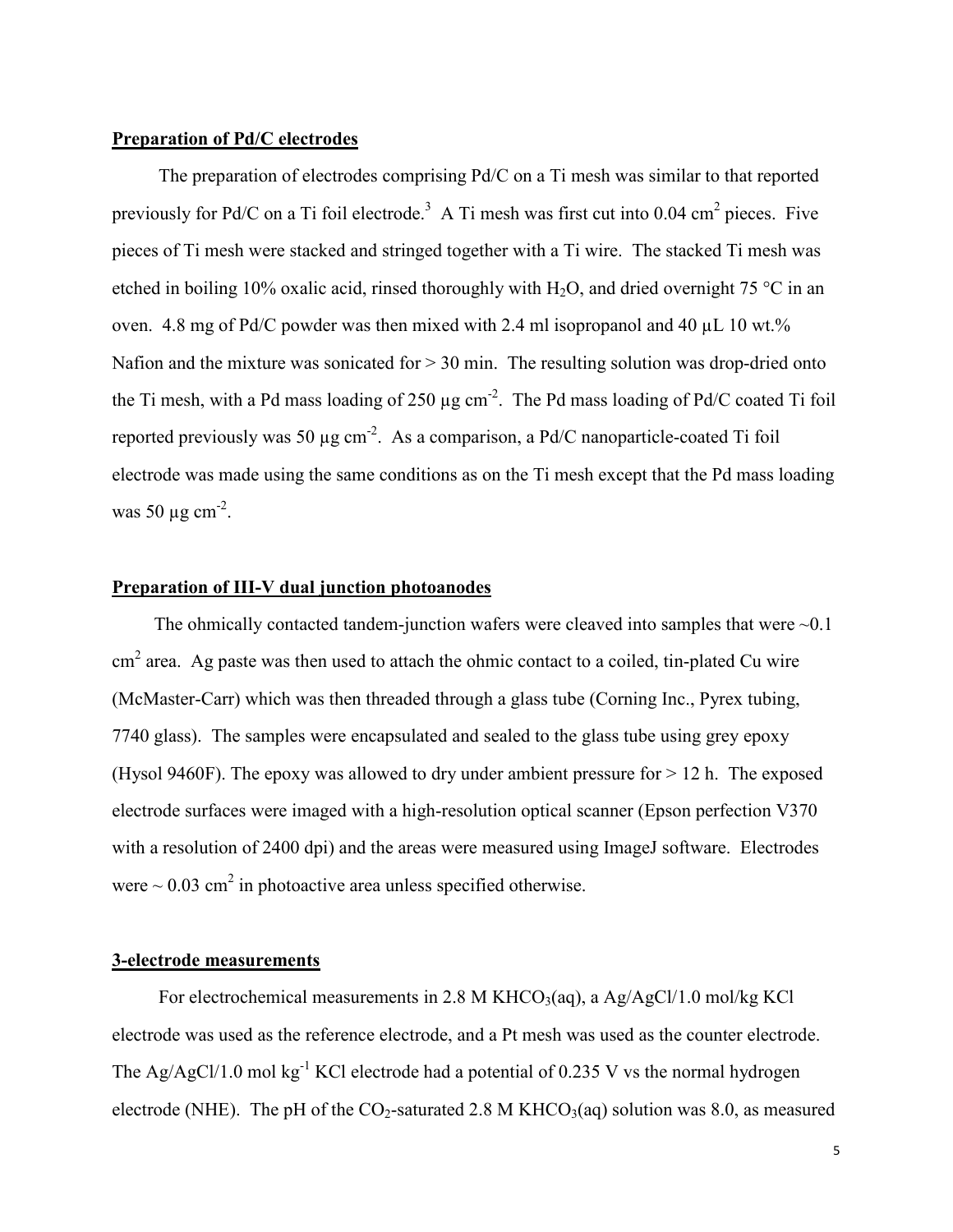by a VWR SympHony SB70P Digital, Bench-model pH Meter. The equilibrium potential for the  $CO<sub>2</sub>/HCO<sub>2</sub>$  redox couple at pH 8 is 0.02 V versus the reversible hydrogen electrode (RHE).<sup>4</sup> Therefore, the equilibrium potential for  $CO_2$  reduction to formate in  $CO_2$ -saturated 2.8 M KHCO<sub>3</sub>(aq) solution was calculated to be -0.687 versus Ag/AgCl/1.0 mol kg<sup>-1</sup> KCl.

 Figure S2A shows the configuration of 3-electrode electrochemical measurement. Two custom-made three-necked cells were used in the 3-electrode measurement. The BPM was used for prevention of formate product cross-over, and to prevent the formate from being oxidized at the counter electrode. The electrolyte was vigorously agitated with a magnetic stir bar driven by a model-train motor (Pittman) with a Railpower 1370 speed controller (Model Rectifier Corporation). The data presented for electrochemical measurements in aqueous solutions do not include compensation for the series resistance of the solution.  $CO<sub>2</sub>(g)$  was bubbled into the KHCO<sub>3</sub> solution during electrochemical measurements, to prevent oxygen dissolution. Cyclic voltammetric data (10 mV  $s^{-1}$  scan rate) were obtained with a Biologic MPG-2-44 potentiostat (Bio-Logic Science Instrument).

#### **2-electrode measurements**

 The configuration for 2-electrode measurements was similar to that used to obtain 3 electrode measurements (Figure S2B). In addition to the stirring described above, a peristaltic pumping system (Simply Pumps PM300F) with a minimum flow rate of 500 mL min<sup>-1</sup>, as controlled by a tunable power supply, was used to facilitate the removal of  $CO<sub>2</sub>$  bubbles at the BPM surface, and to minimize the voltage loss at the BPM caused by bubbles. The BPM in this configuration was replaced as required by a Nafion membrane for additional 2-electrode measurements. For photoelectrochemical experiments, a Xe arc lamp (Newport 67005 and 69911) equipped with an IR filter (Newport 61945) and with an AM 1.5 filter (Newport 81094 and 71260) was used as the light source for *J*-*E* measurements. The intensity in the solutioncontaining cell was then calibrated by placing a Si photodiode (FDS100-Cal, Thorlabs) with a similar area as that of the photoanode  $(0.03 \text{ cm}^2)$  in the custom-made three-necked beaker with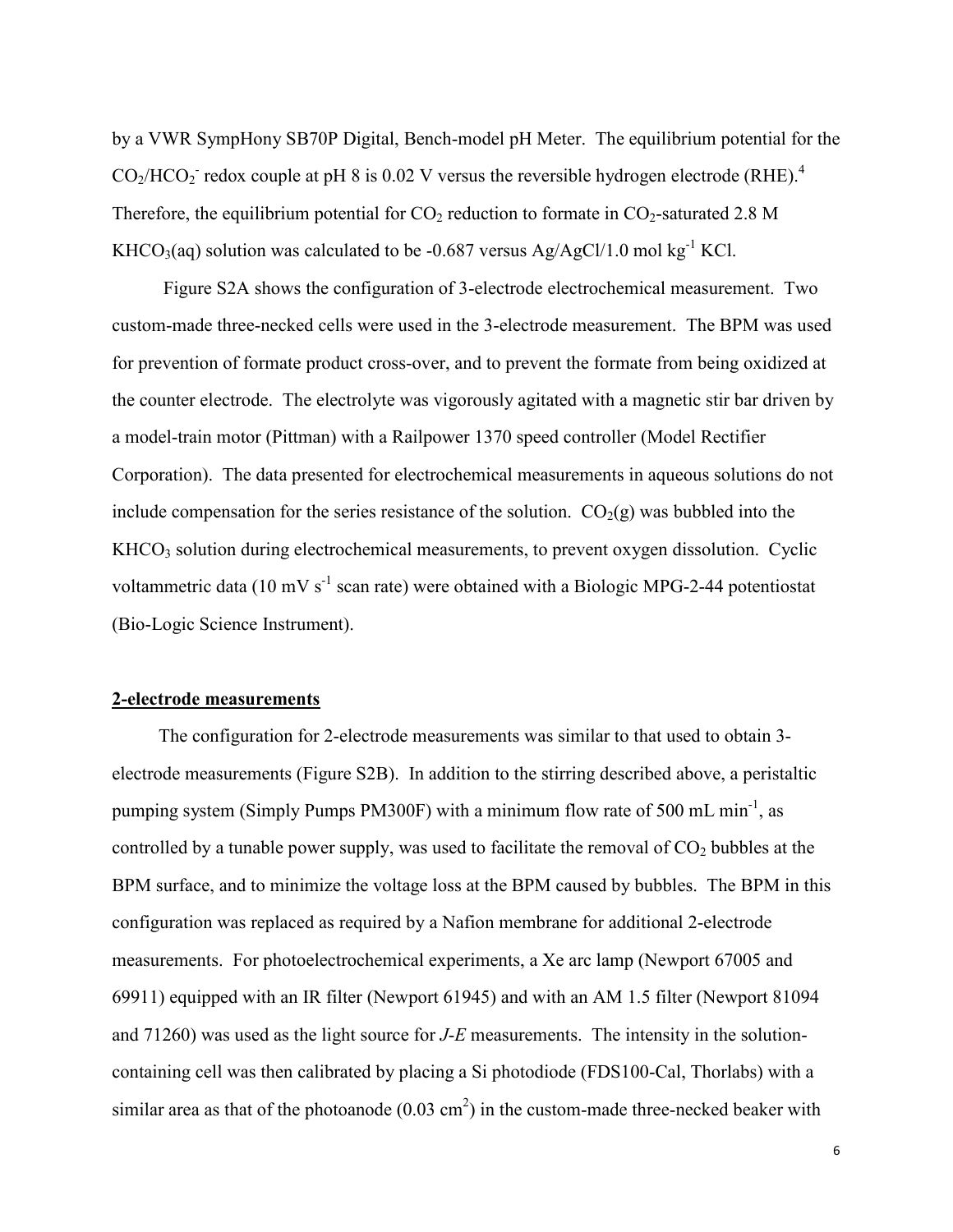flat quartz windows, with the Si located at nominally the same position as that occupied by the exposed area of the photoelectrode. The Si photodiode had been previously calibrated by measurement of the short-circuit current density under 100 mW cm-2 of AM 1.5 simulated sunlight. The voltage scan range was confined to be more positive than the onset of photoanodic current, to ensure a constant direction of ionic current flow in the membrane. The areas for the photoanode, BPM, Nafion membrane and Pd/C cathode were  $0.03 \text{ cm}^2$ ,  $0.03 \text{ cm}^2$ ,  $0.03 \text{ cm}^2$ ,  $0.04 \text{ cm}^2$  $\text{cm}^2$ , respectively. A 0.2 cm diameter hole was punched at the middle of a piece of rubber using a hole making tool. An O-ring with 0.2 cm diameter was glued with epoxy on the rubber with the hole aligned. The BPM was right between two pieces of rubber, and the hard rubber/Oring/BPM/O-ring/hard rubber was tightly clamped between the two cells as shown in Figure S2B.

#### **Four-point measurement system for the bipolar membrane**

 The four-point measurement setup was similar to that used for the 2-electrode measurement (Figure S2C). Two Luggin capillaries with Ag/AgCl/1.0 mol kg<sup>-1</sup> KCl reference electrodes were used to measure the potential near the membrane. A peristaltic pumping system was also used in these experiments to facilitate the removal of  $CO<sub>2</sub>$  bubbles from the BPM surface, and to minimize the voltage loss at the BPM caused by bubbles and concentration gradients. The BPM in this configuration could be replaced by Nafion membrane as appropriate for four-point measurements of the Nafion membrane. The voltage loss at 10 mA  $\text{cm}^{-2}$  was lower than previously measured,<sup>5</sup> due to the use of Luggin capillaries as well as an efficient pumping system.

#### **ICP-MS potassium ion crossover measurements**

 To measure the potassium ion crossover from the anolyte to the catholyte through the BPM, the KHCO<sub>3</sub> catholyte was replaced by CsHCO<sub>3</sub> (Sigma-Aldrich,  $99.9\%$  trace metals basis). Two Pt mesh electrodes were used as the source and drain electrodes during the potassium ion crossover tests. The potassium ion concentrations in the catholyte in a 2-electrode BPM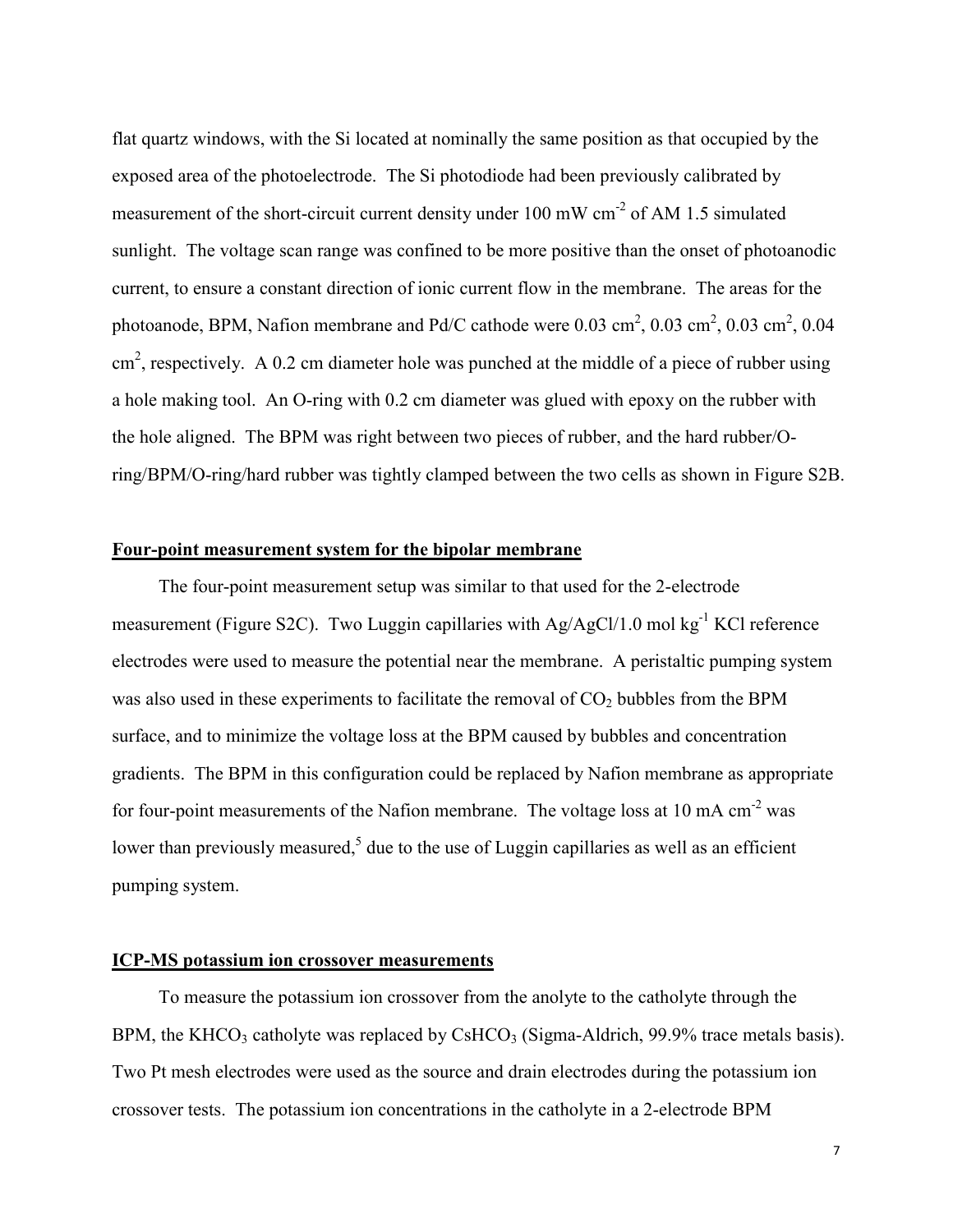configuration were determined as a function of time by Inductively Coupled Plasma – Mass Spectrometry using an Agilent 8800 spectrometer. The sample-introduction system consisted of a MicroMist nebulizer with a Scott-type spray chamber. A fixed-injector quartz torch was used with a guard electrode, and the plasma was operated at 1500 W. In addition to use of singlequad (MS) mode with no gas, elements were determined by MS-MS modes in which different collision or reactive gases were present in the gas cell located between the quadrupoles. These modes were no-gas, He, H. External standards were used to quantify the analytes determined.

#### **TIC/TOC carbonate ion crossover measurements**

 To measure the carbonate ion crossover from the catholyte to the anolyte through the BPM, the anode chamber was sealed and purged with  $O_2(g)$  (ALPHAGAZ 1) to prevent sorption of  $CO<sub>2</sub>(g)$  from ambient air. Samples were analyzed for total inorganic carbon (TIC) using an OI Analytical Aurora Total Organic Carbon Analyzer. Briefly, a sample aliquot was combined with phosphoric acid and heated in a closed vessel. At the end of the reaction time, carbon dioxide was swept out of the vessel by a purge of  $N_2(g)$ . The gas stream was dried and passed through a non-dispersive infrared (NDIR) detector. The instrument was calibrated against potassium hydrogen phthalate that had been oxidized to form carbon dioxide by heating persulfate, after removal of TIC as described above. For these experiments, the instrument was calibrated and showed a linear response between 5 and 50 ppm.

#### **Faradaic efficiency for formate generation**

<sup>1</sup>H NMR spectroscopy was performed on a Bruker 400 MHz Spectrometer to quantify the amount of formate generation. Standards of 40 to 500 µM sodium formate solutions were prepared by serial dilution, and were used to calibrate the instrument (Figure S7). In general, 100 µL of 0.0800 vol.% 1,1'-dimethylformamide, DMF (internal standard), in H2O were added to a 2 mL aliquot of the standard solution. 0.5 mL of this solution was then transferred to a NMR tube that contained 200  $\mu$ L of D<sub>2</sub>O. A water suppression method was used to suppress the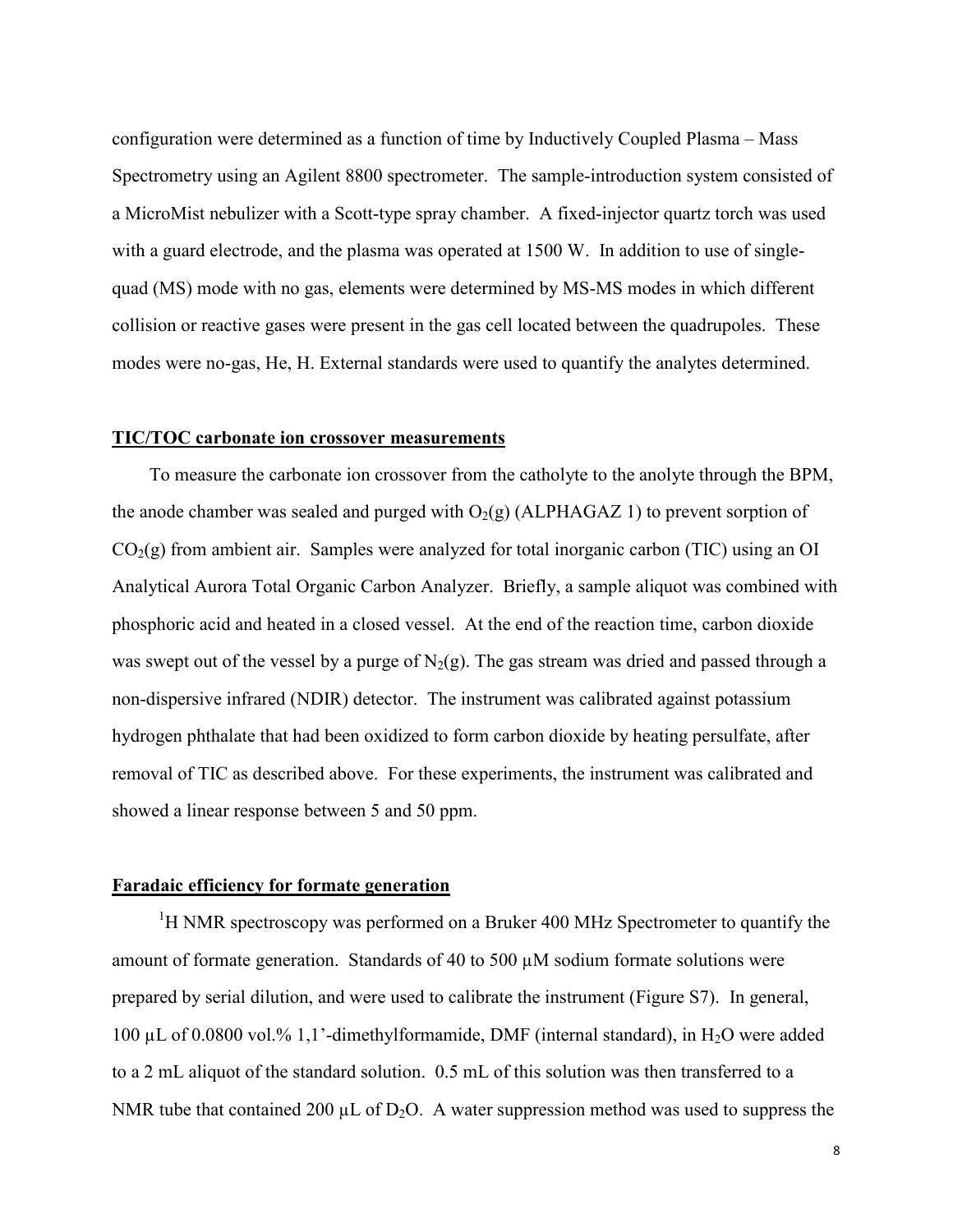signal of the water in the electrolyte and to allow visualization of the formate peaks. The same procedure was used to quantify the formate product, with  $100 \mu L$  of 0.0800 vol.% DMF solution added to 2 mL of the electrolyte after electrolysis, and 0.5 mL of the solution added in a NMR tube with 200  $\mu$ L of D<sub>2</sub>O.

#### **Discussion of nickel catalyst**

The catalysts are denoted as Ni because  $Ni(OH)_2$  was the catalyst precursor species, however high catalytic activity, such as that observed herein, generally originates from incorporation of trace amounts of Fe into the  $Ni(OH)$ <sub>2</sub> films to form a Fe-Ni oxyhydroxide OER electrocatalyst.<sup>6, 7</sup>

# **Discussion of time dependence of the Faradaic efficiency and potential of the Pd/C coated Ti mesh cathode**

 The slight decay of the Faradic efficiency and potential of the Pd/C coated Ti mesh cathode was due to CO poisoning of the catalyst, which can be regenerated by brief exposure to  $air<sub>1</sub><sup>3</sup>$  but the pH of the electrolyte was maintained at the initial values throughput the experiments by the use of the bipolar membrane.

#### **Calculation of standard error/standard error bar**

 The standard error was estimated by dividing the standard deviation of data obtained, for three electrodes run under nominally the same conditions, by the square root of sample size. An overpotential of 310 mV was measured at a current density of 8.5 mA  $cm^{-2}$ . As shown in Figure 1C, at 10 mA cm<sup>-2</sup>, the  $p^+$ -Si/TiO<sub>2</sub>/Ni anode exhibited an overpotential of 320 mV for the OER. The *J-E* behavior of two additional  $p^+$ -Si/TiO<sub>2</sub>/Ni electrodes was measured, and the overpotential and standard errors were determined to be:  $330 \pm 10$  mV for  $10$  mA cm<sup>-2</sup> and  $320 \pm 7$  mV for 8.5 mA cm<sup>-2</sup>. The Ni overpotential is consistent with prior work that has reported an overpotential of  $330 \pm 7$  mV at 10 mA cm<sup>-2</sup> under the same Ni fabrication and testing conditions as those used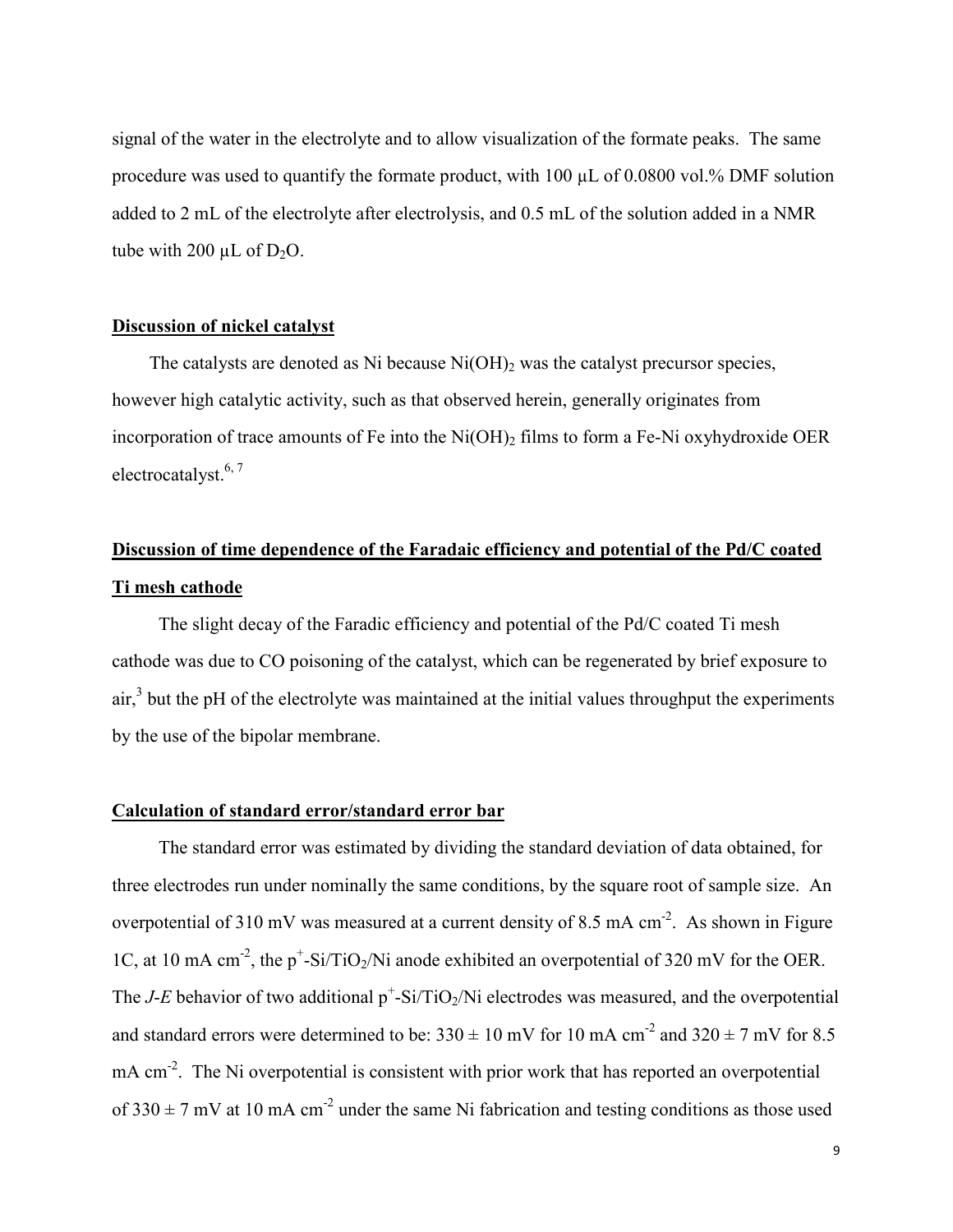herein.<sup>8</sup>

#### **Performance characteristics of larger area cathodes and bipolar membranes**

 The Faradaic efficiency of formate production as a function of time, for -70 mV and -120 mV overpotentials, using a 1 cm<sup>2</sup> Pd/C nanoparticle-coated Ti mesh in  $CO_2$ -saturated 2.8 M KHCO<sub>3</sub>(aq) was similar to that observed for cathode that had a geometric area of 0.04 cm<sup>2</sup> (Figure S5A). The bipolar membrane voltage loss versus current density, normalized to the  $0.785$  cm<sup>2</sup> bipolar membrane area, was also similar to that observed for a bipolar membrane having a geometric area of  $0.03 \text{ cm}^2$  (Figure S5B).

## **Calculation and discussion of solar-to formate conversion efficiency (η STF)**

The equilibrium potential for the  $CO_2/HCO_2$  couple was 0.02 V versus the reversible hydrogen electrode (RHE).<sup>4</sup> Hence, the voltage required for the full chemical reaction,  $2OH +$  $2CO_2 = 2HCOO + O_2$ , was 1.21 V. The solar-to fuels efficiency is defined by:<sup>2, 9</sup>  $\eta_{solar-to\,fuels}=\frac{J_{op}[\text{A cm}^{-2}]\times E_0[V]\times Faradaic\,efficiency\,of\,fuels\,production}{I_{M\,cm^{-2}1}}$  $I_{solar}[W \, cm^{-2}]$ 

where  $J_{\text{on}}$  is operating current density;  $E_0$  is the voltage required for the full chemical reaction; and *I*<sub>solar</sub> is the solar power density.

In this example:

$$
\eta_{STF} = \frac{1.21 \text{ V} \times J_{electrode}mA \text{ cm}^{-2} \times Faradaic \text{ efficiency of } formate}{100 \text{ mW cm}^{-2}}
$$

During the stability test, the overpotential for Pd/C coated Ti mesh cathode was between -40 mV and  $-100$  mV, therefore, as shown in Figure 1B, the Faradaic efficiency of  $CO<sub>2</sub>$  reduction to formate was ~100%, 98%, 95%, 94% after 30 min, 1 h, 2 h, 3 h, respectively. The corresponding solar-to formate conversion efficiency was thus 10.5%, 10.3%, 10.0%, and 9.9%, respectively.

#### **Calculation of the area required to collect enough solar photon flux for CO2 reduction**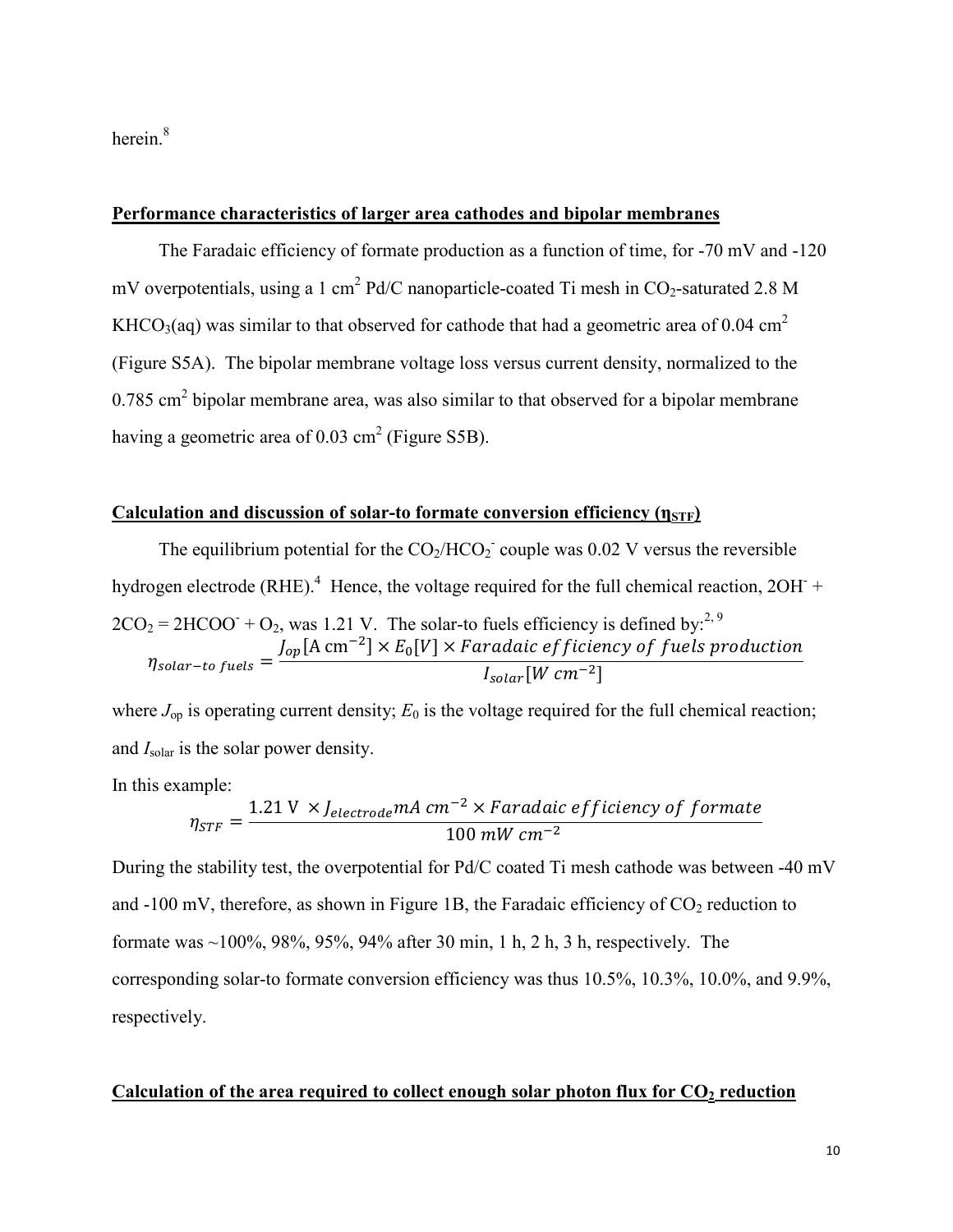Consider a coal plant operating 24 hours a day with a  $CO<sub>2</sub>$  emission rate of 1400 lb/MWh. Given that the photocurrent density is  $8 \text{ mA cm}^{-2}$ , and  $CO_2$  is reduced to formate (2-electron process) with an average photocurrent density of 1.6 mA  $cm<sup>2</sup>$  (20% capacity factor), then for a 100 MW power plant: The CO<sub>2</sub> emission rate:  $\frac{1400 \text{ lb} / \text{MWh} \times 0.4536 \text{ kg/lb}}{3600 \text{ s/h}} \times 100 \text{ MW} = 17.64 \text{ kg/s}$ Photocurrent:  $\frac{17.64 \text{ kg s}^{-1} \times 1000 \text{ g kg}^{-1}}{44 \text{ g mol}^{-1}}$   $\times$  96500 C mol<sup>-1</sup>  $\times$  2 = 7.74  $\times$  10<sup>7</sup>A Area:  $\frac{7.74 \times 10^{7} A}{0.0016 A cm^{-2}} * 10^{-4} m^{2} cm^{-2} = 5 \times 10^{6} m^{2}$ 

Therefore, the required solar photon capture area is on the order of  $10^7$  m<sup>2</sup>.

#### **Tables:**

Table S1. Comparison of voltage losses for three cell configurations at *J*<sub>electrode/membrane</sub> = 10 mA  $cm^{-2}$ 

| Components                                                | $(Cathode)$ 2.8 M<br>KHCO <sub>3</sub> /BPM/1.0 M<br>KOH (Anode) | $(Cathode)$ 2.8 M<br>KHCO <sub>3</sub> /BPM/2.8 M<br>$KHCO3$ (Anode) | $(Cathode)$ 2.8 M<br>KHCO <sub>3</sub> /Nafion<br>Membrane/2.8 $M$<br>$KHCO3$ (Anode) |
|-----------------------------------------------------------|------------------------------------------------------------------|----------------------------------------------------------------------|---------------------------------------------------------------------------------------|
| Membrane                                                  | $0.507 \pm 0.038$ V                                              | $\sim 0.880$ V (Figure S8)                                           | $0.214 \pm 0.015$ V                                                                   |
| Ni OER overpotential                                      | $0.33 \pm 0.01$ V                                                | $0.793 \pm 0.026$ V                                                  | $0.793 \pm 0.026$ V                                                                   |
| Pd/C coated Ti mesh<br>$CO2R$ to formate<br>overpotential | $0.057 \pm 0.008$ V                                              | $0.057 \pm 0.008$ V                                                  | $0.057 \pm 0.008$ V                                                                   |
| Total voltage loss                                        | $\sim 0.89$ V                                                    | $\sim$ 1.73 V                                                        | $\sim$ 1.06 V                                                                         |

Table S2. Comparison of voltage losses for three cell configurations at  $J_{\text{electrode/membrane}} = 8.5 \text{ mA}$  $cm^{-2}$ 

| .8 M<br>M<br>M<br>$\mathcal{R}$<br>$\mathsf{Cathode})$<br>-.8 '<br>Cathode)<br>Components<br>cathode) |  |  |  |
|-------------------------------------------------------------------------------------------------------|--|--|--|
|-------------------------------------------------------------------------------------------------------|--|--|--|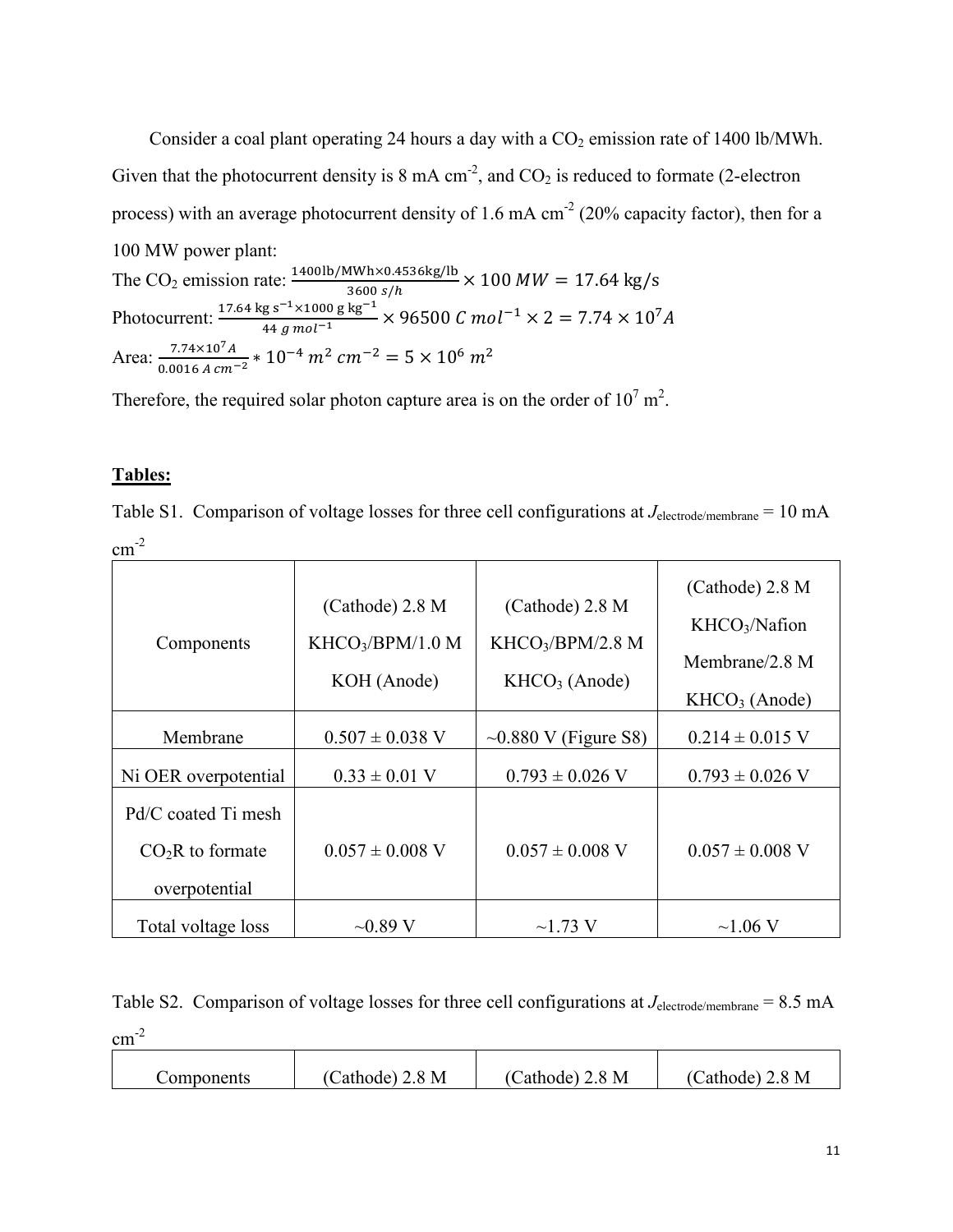|                                                           | KHCO <sub>3</sub> /BPM/1.0 M | KHCO <sub>3</sub> /BPM/2.8 M | KHCO <sub>3</sub> /Nafion |
|-----------------------------------------------------------|------------------------------|------------------------------|---------------------------|
|                                                           | KOH (Anode)                  | $KHCO3$ (Anode)              | Membrane/ $2.8$ M         |
|                                                           |                              |                              | $KHCO3$ (Anode)           |
| Membrane                                                  | $-0.48$ V                    | $\sim 0.82$ V (Figure S8)    | $\sim 0.18$ V             |
| Ni OER overpotential                                      | $0.320 \pm 0.007$ V          | $0.783 \pm 0.026$ V          | $0.783 \pm 0.026$ V       |
| Pd/C coated Ti mesh<br>$CO2R$ to formate<br>overpotential | $0.052 \pm 0.008$ V          | $0.052 \pm 0.008$ V          | $0.052 \pm 0.008$ V       |
| Total voltage loss                                        | $-0.85$ V*                   | $\sim$ 1.66 V                | $\sim$ 1 01 V*            |

\*The total voltage loss difference between (Cathode) 2.8 M KHCO3/BPM/1.0 M KOH (Anode) and (Cathode) 2.8 M KHCO<sub>3</sub>/Nafion Membrane/2.8 M KHCO<sub>3</sub> (Anode) configurations was close to 180 mV experimental value.

## **Figures:**



Figure S1. Cyclic voltammetry of GaAs/InGaP/TiO<sub>2</sub>/Ni photoanode in 1.0 M KOH(aq) under 100 mW cm<sup>-2</sup> of simulated AM1.5 illumination.<sup>1</sup>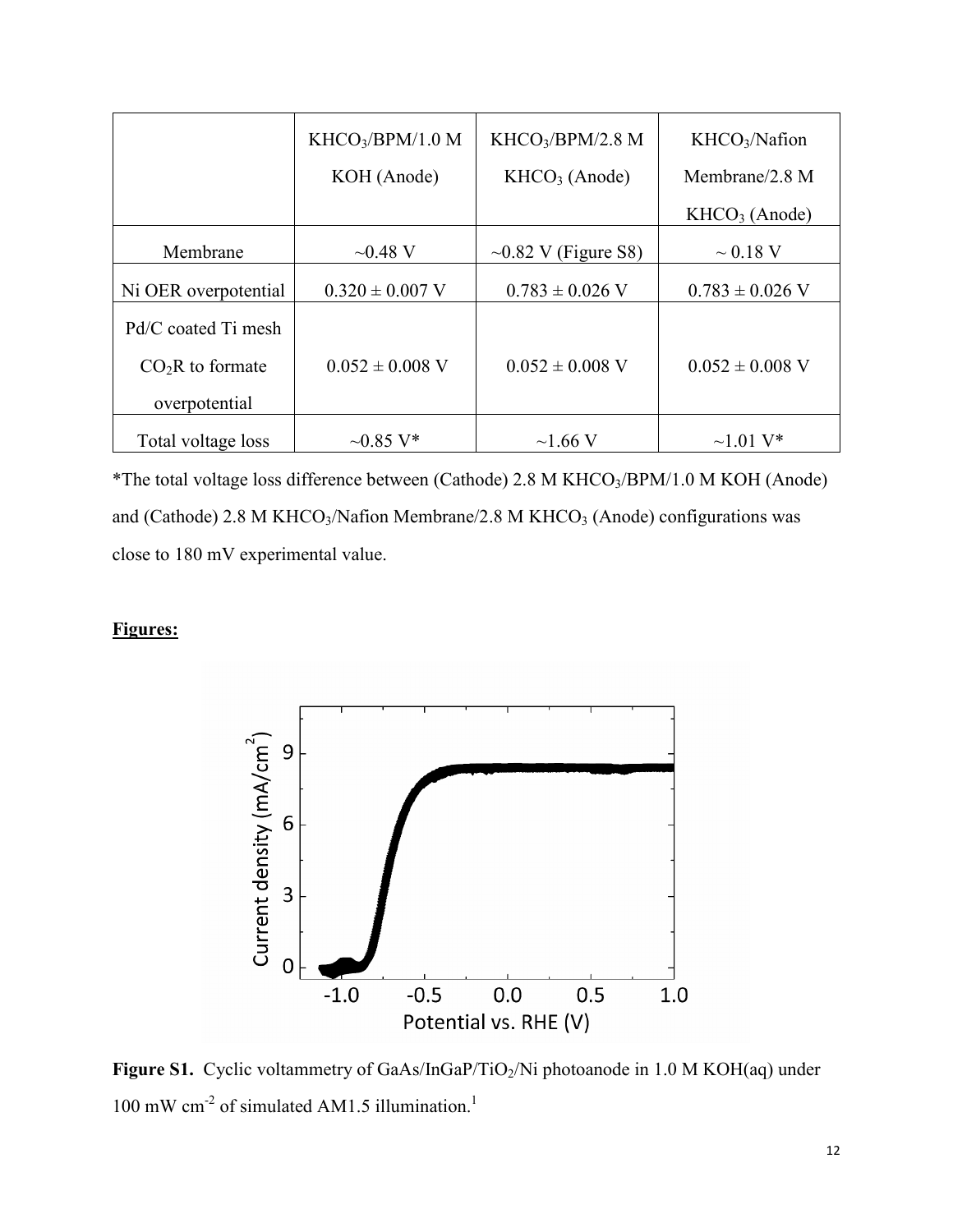

**Figure S2.** Schematic drawings showing the configuration for 3-electrode (A), 2-electrode (B) electrochemical measurements and the 4-point measurement system for BPM measurements (C).



Figure S3. The bipolar membrane voltage as a function of time when the current density through the bipolar membrane was maintained at  $8.5$  mA cm<sup>-2</sup>.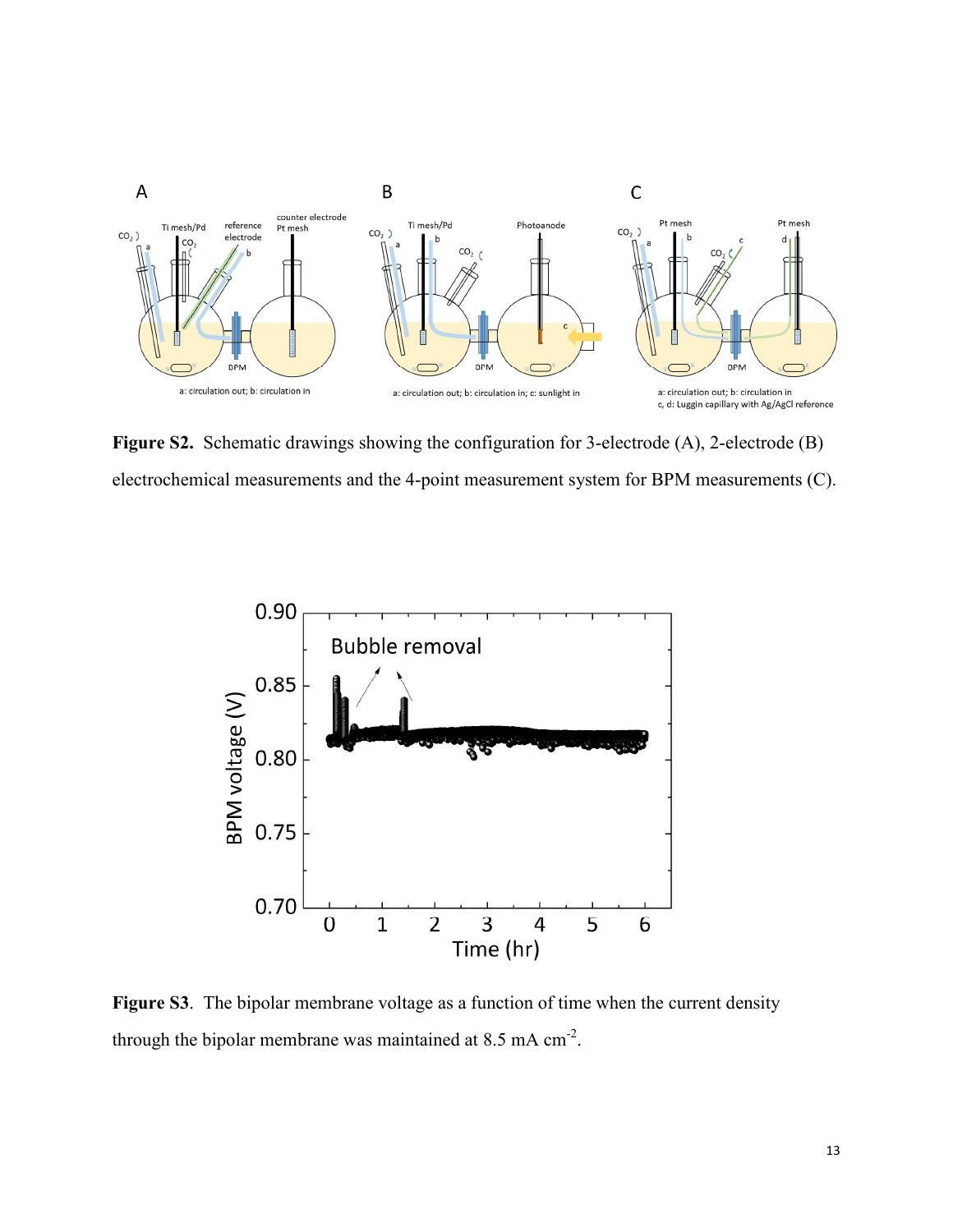

Figure S4. <sup>1</sup>H-NMR spectrum of the solutions in the cathode (A) and anode (B) compartments in a 2-electrode electrochemical configuration. Signals at 7.92, 3.01 and 2.98 ppm are the internal standard DMF, while the singlet at 8.44 ppm is formate. The concentration of formate in catholyte was  $\sim 1$  mM, and no formate was detected in the anolyte by <sup>1</sup>H-NMR spectroscopy. The membrane area was  $\sim 0.03$  cm<sup>2</sup>, and the membrane current density during operation was 8.5 mA cm<sup>-2</sup>. The volumes of the catholyte and anolyte were 50 ml and 25 ml, respectively. The operation time was 3 hours. When the concentration of formate in catholyte increased to 0.1 M, and the area of the BPM increased to  $0.12 \text{ cm}^2$  (other conditions unchanged), small amount of formate ( $\sim 16$  µM) in the anolyte was detected by <sup>1</sup>H-NMR spectrum (C) after 3 hours of operation. The current density for formate crossover from catholyte to anolyte was  $\sim$ 30  $\mu$ A cm<sup>-2</sup>.



Figure S5. (A) Faradaic efficiency of formate production as a function of time, for -70 mV and -120 mV overpotentials, using 1 cm<sup>2</sup> Pd/C nanoparticle-coated Ti mesh in  $CO_2$ -saturated 2.8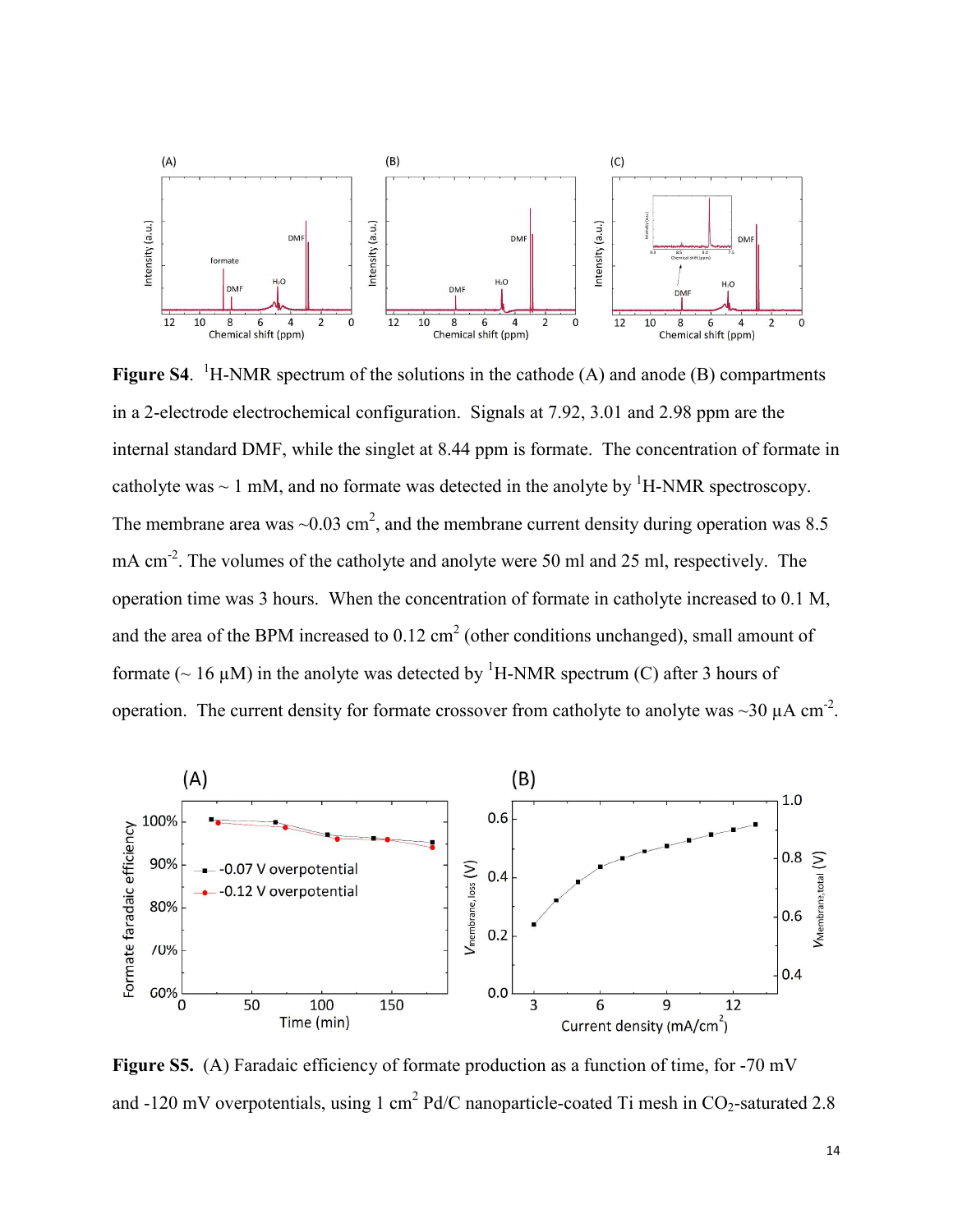M KHCO<sub>3</sub>(aq). (B) Membrane voltage loss (left axis) and measured total membrane voltage (right axis) as a function of the current density normalized to the  $0.785 \text{ cm}^2$  BPM area. The cell configuration was KHCO<sub>3</sub>(aq) (pH=8.0)/BPM/KOH (aq, pH=13.7).



**Figure S6.** (A) The overpotential for a Pd/C cathode during solar-driven  $CO<sub>2</sub>R$  using GaAs/InGaP/TiO<sub>2</sub>/Ni as a photoanode in a 2-electrode electrochemical configuration under simulated AM1.5 1-Sun illumination. (see p. S9 for discussion about the time dependence of the potential for the Pd/C-coated Ti mesh cathode.) (B) 2-electrode *J*-*V* behavior with a GaAs/InGaP/TiO<sub>2</sub>/Ni photoanode and a Pd/C on Ti mesh cathode in a BPM configuration under simulated AM1.5 1-Sun illumination at 0 and 3 h, respectively, of the stability test.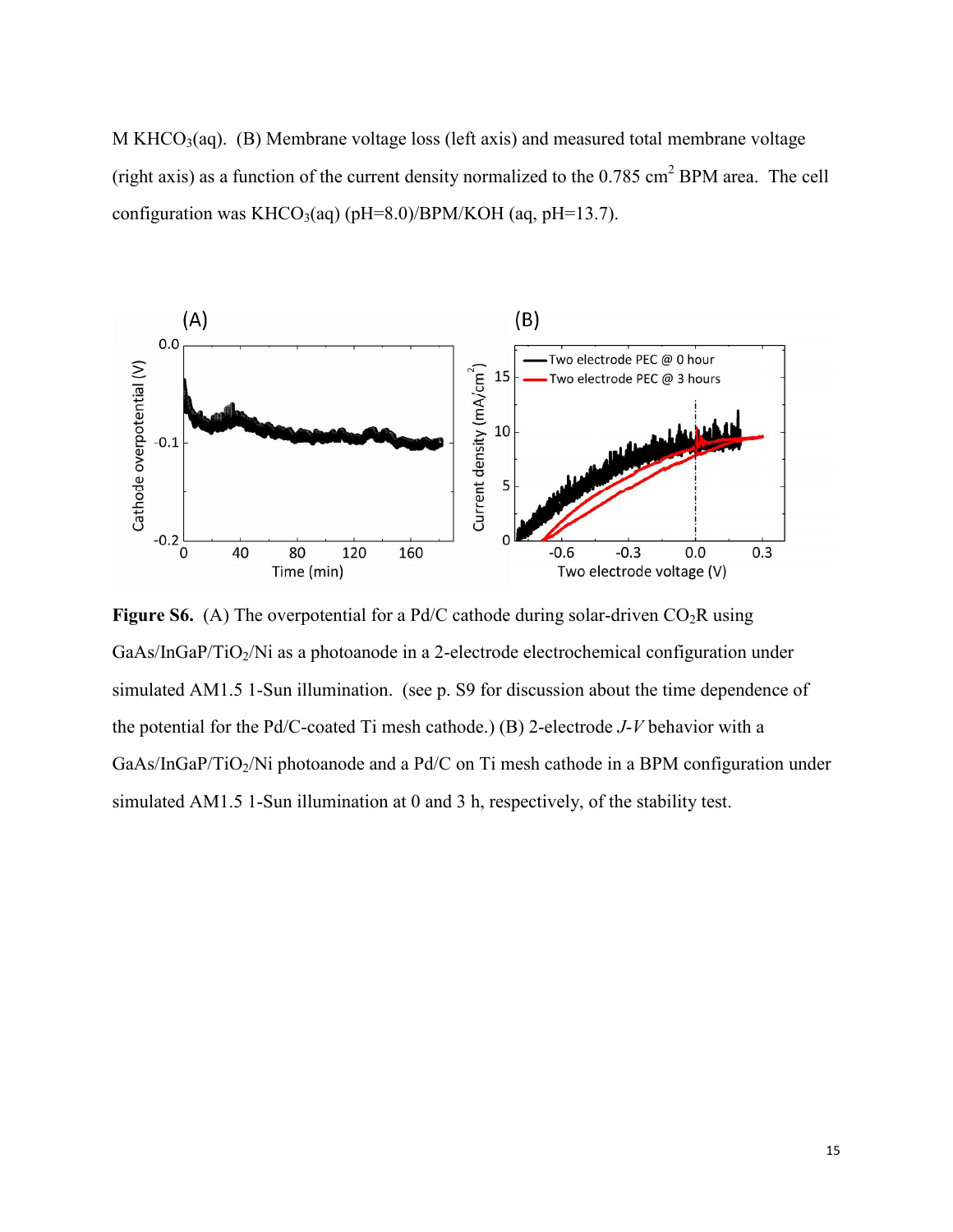

Figure S7. Formate concentration calibration curve: the ratio of the formate 8.44 ppm peak area and the DMF 7.92 ppm peak area as a function of formate concentration.  $(R^2 = 0.9996)$ 



Figure S8. Membrane voltage loss (left axis) and measured total membrane voltage (right axis) as a function of the current density normalized to the  $0.030 \text{ cm}^2$  BPM area. The cell configuration was KHCO<sub>3</sub>(aq) (pH=8.0)/BPM/KHCO<sub>3</sub>(aq) (pH=8.0).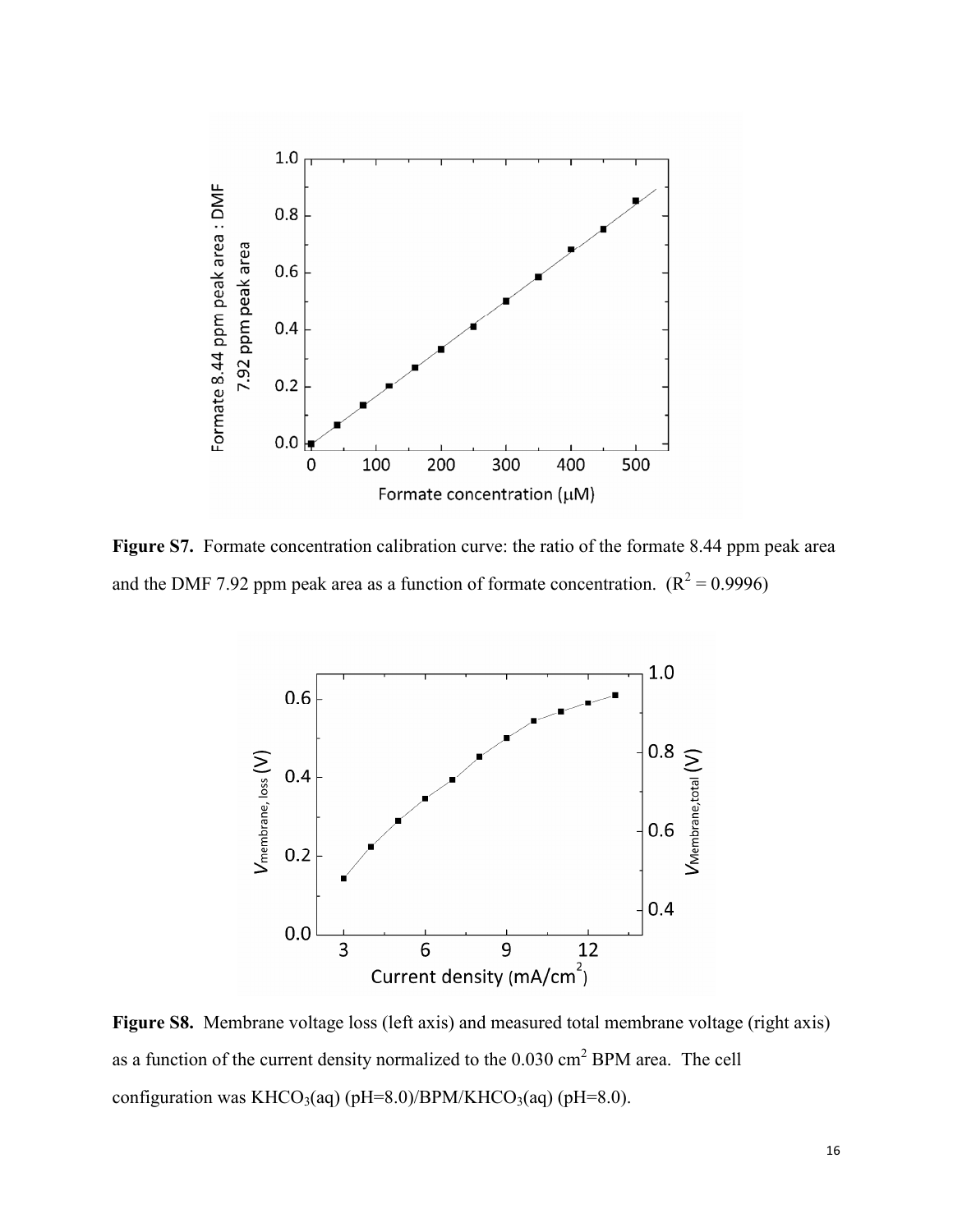#### **References:**

- (1) Verlage, E.; Hu, S.; Liu, R.; Jones, R. J. R.; Sun, K.; Xiang, C.; Lewis, N. S.; Atwater, H. A. A monolithically integrated, intrinsically safe, 10% efficient, solar-driven watersplitting system based on active, stable earth-abundant electrocatalysts in conjunction with tandem III-V light absorbers protected by amorphous  $TiO<sub>2</sub>$  films. *Energy Environ. Sci.* **2015**, *8*, 3166-3172.
- (2) Coridan, R. H.; Nielander, A. C.; Francis, S. A.; McDowell, M. T.; Dix, V.; Chatman, S. M.; Lewis, N. S. Methods for comparing the performance of energy-conversion systems for use in solar fuels and solar electricity generation. *Energy Environ. Sci.* **2015**, *8*, 2886-2901.
- (3) Min, X.; Kanan, M. W. Pd-Catalyzed Electrohydrogenation of Carbon Dioxide to Formate: High Mass Activity at Low Overpotential and Identification of the Deactivation Pathway. *J. Am. Chem. Soc.* **2015**, *137*, 4701-4708.
- (4) Kortlever, R.; Peters, I.; Koper, S.; Koper, M. T. M. Electrochemical CO2 Reduction to Formic Acid at Low Overpotential and with High Faradaic Efficiency on Carbon-Supported Bimetallic Pd–Pt Nanoparticles. *ACS Catal.* **2015**, *5*, 3916-3923.
- (5) Sun, K.; Liu, R.; Chen, Y.; Verlage, E.; Lewis, N. S.; Xiang, C. A Stabilized, Intrinsically Safe, 10% Efficient, Solar-Driven Water-Splitting Cell Incorporating Earth-Abundant Electrocatalysts with Steady-State pH Gradients and Product Separation Enabled by a Bipolar Membrane. *Adv. Energy Mater.* **2016**, *6*, 1600379.
- (6) Trotochaud, L.; Young, S. L.; Ranney, J. K.; Boettcher, S. W. Nickel–Iron Oxyhydroxide Oxygen-Evolution Electrocatalysts: The Role of Intentional and Incidental Iron Incorporation. *J. Am. Chem. Soc.* **2014**, *136*, 6744-6753.
- (7) Corrigan, D. A. The Catalysis of the Oxygen Evolution Reaction by Iron Impurities in Thin Film Nickel Oxide Electrodes. *J. Electrochem. Soc.* **1987**, *134*, 377-384.
- (8) Sun, K.; Saadi, F. H.; Lichterman, M. F.; Hale, W. G.; Wang, H.-P.; Zhou, X.; Plymale, N. T.; Omelchenko, S. T.; He, J.-H.; Papadantonakis, K. M.; et al. Stable solar-driven oxidation of water by semiconducting photoanodes protected by transparent catalytic nickel oxide films. *Proc. Natl. Acad. Sci. U.S.A.* **2015**, *112*, 3612-3617.